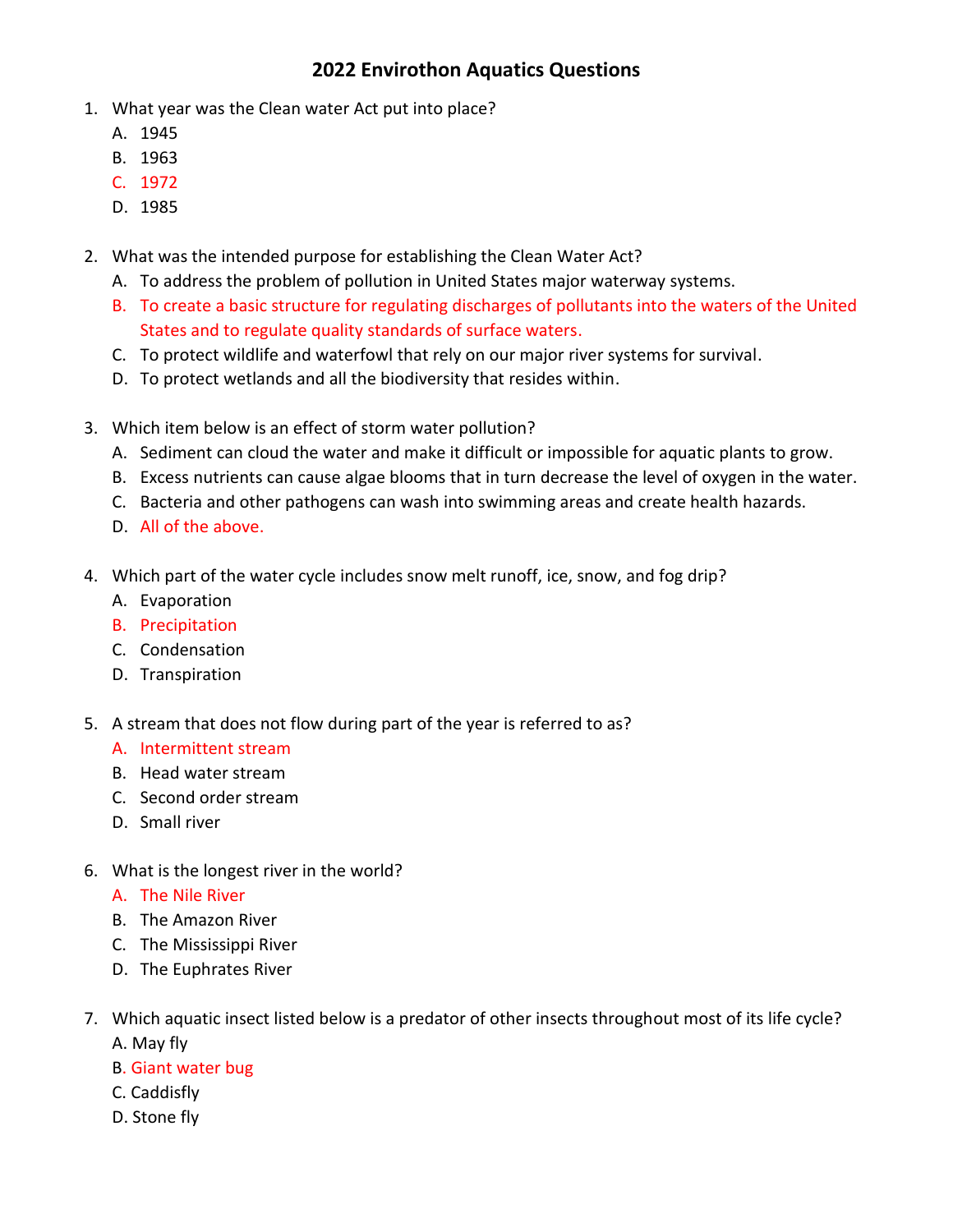- 8. If you were planting a riparian buffer along a stream or river, which tree species would not be a suitable pick?
	- A. Silver maple
	- B. Sycamore
	- C. Swamp white oak
	- D. Virginia Pine
- 9. The presence of which species listed below would be an indicator of good water quality?
	- A. Eastern box turtle
	- B. Black rat snake
	- C. Spring salamander
	- D. Creek chub
- 10. Aquatic Invasive Species (AIS) interact with native species and can cause changes in the ecology of the ecosystem. If a successful planktivorous AIS was introduced at this site, which of the following is the most likely long term outcome?
	- A. Increased species diversity by adding a new species to the local ecosystem
	- B. Decreased species diversity by predation on native planktivorous species to extirpation
	- C. Increased species diversity by providing an additional prey item for native species
	- D. Decreased species diversity by out-competing native planktivorous species
- 11. Which species is NOT an endangered salamander found in Ohio?
	- A. Cave salamander
	- B. Eastern Hellbender salamander
	- C. Spotted salamander
	- D. Green salamander
- 12. Which of the following amphibians is totally aquatic throughout its entire lifespan?
	- A. Eastern hellbender
	- B. Bullfrog
	- C. Red- Spotted Newt
	- D. Blanchard's cricket frog
- 13. During hot summer months, many Ohio lakes and ponds will have a large layer of water depleted of oxygen. Which of the following terms means "depleted of oxygen"?
	- A. Hyperaerobic
	- B. Toxic
	- C. Anoxic
	- D. Aerobic
- 14. What is the most common frog species in Ohio?
	- A. Bullfrog
	- B. American Toad
	- C. Spring Peeper
	- D. Wood frog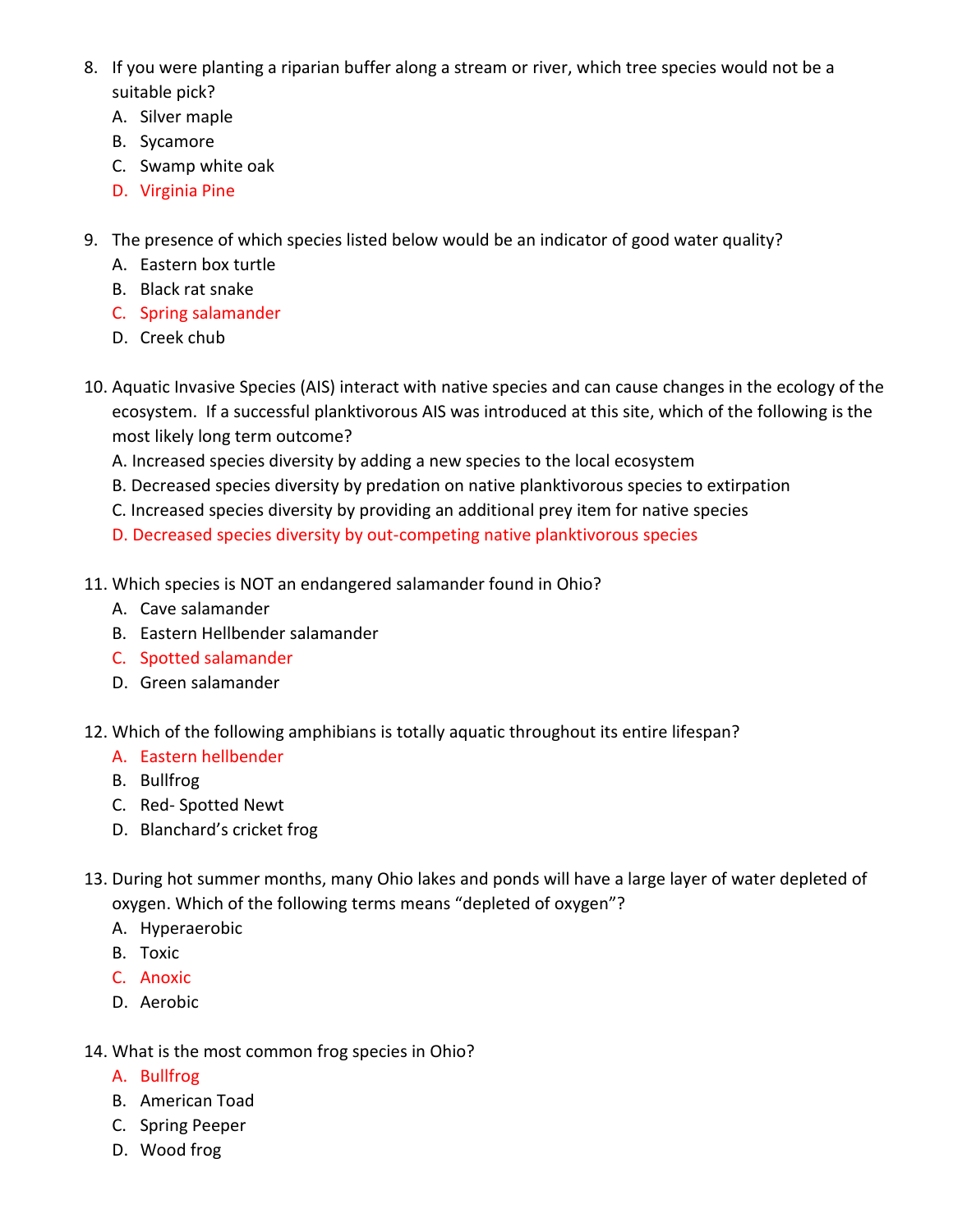- 15. Identify the main reason for the endangered status of wetland species?
	- A. Disease
	- B. Hunting and trapping
	- C. Habitat destruction
	- D. Sedimentation
- 16. Which of the following is considered an invasive aquatic species in Ohio?
	- A. Round goby
	- B. Bighead carp
	- C. Zebra mussel
	- D. All of the above
- 17. What frog species is the only frog species known to live north of the Arctic Circle?
	- A. Bullfrog
	- B. Green frog
	- C. Wood frog
	- D. Mountain chorus frog
- 18. Increased turbidity in an aquatic system can lead to higher dissolved oxygen content, decreased photosynthesis, and increased temperature.
	- A. True, but only in wetlands
	- B. True, but only in rivers/streams
	- C. False, because it increases photosynthesis
	- D. False, because it decreases dissolved oxygen content
- 19. Which of the following would be the most likely reason for increased turbidity in an Ottawa National Wildlife Refuge wetland?
	- A. Invasive common carp
	- B. Invasive zebra mussels
	- C. Native unionid mussels
	- D. Migrating waterfowl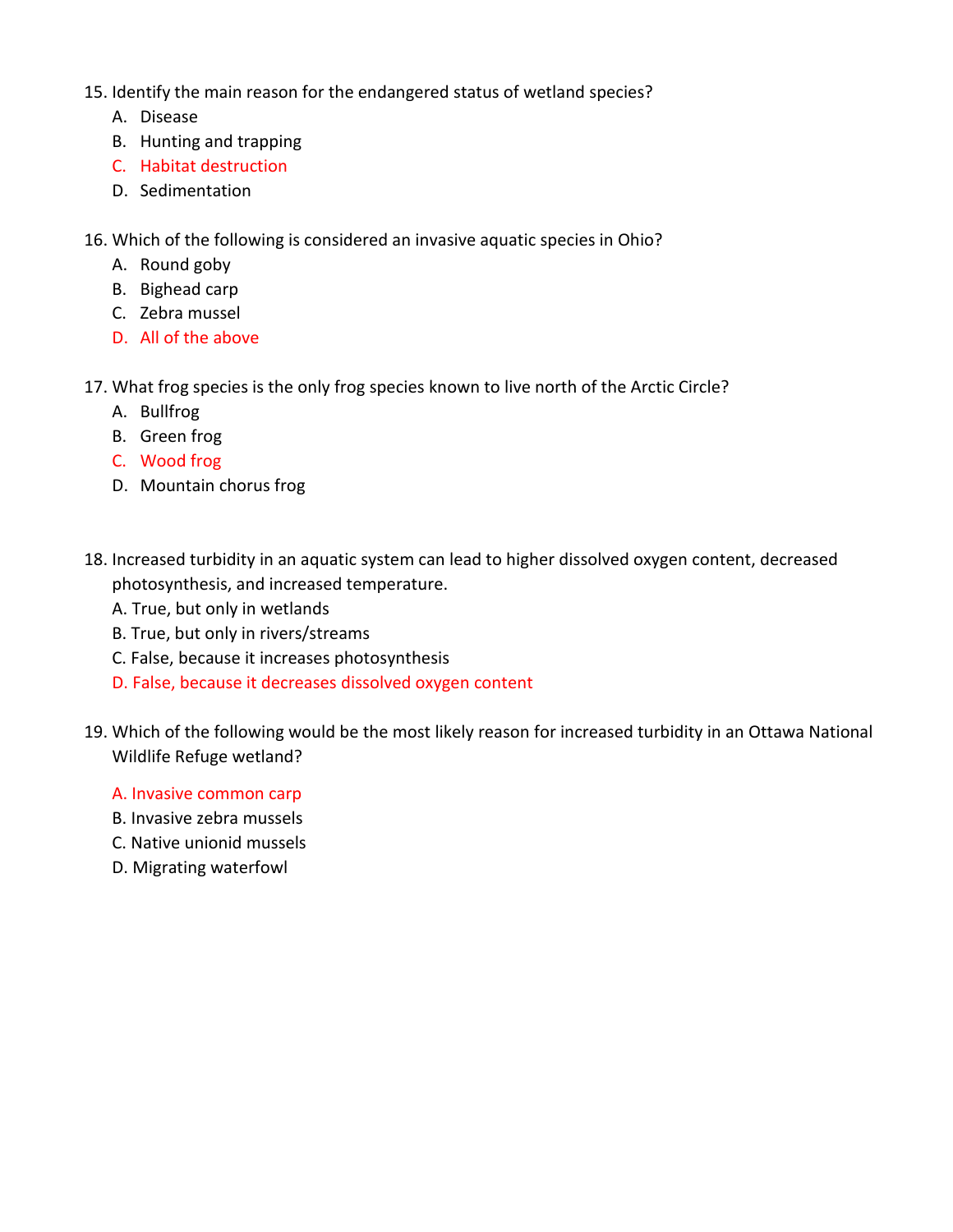

Species A Species B Species C

Consider the above diagram (adapted from [http://aquaviews.net/explore-the-blue/fish-identification-guide-fish-](http://aquaviews.net/explore-the-blue/fish-identification-guide-fish-anatomy-part-ii/) $\frac{\text{andomy-part-}ii'}{\text{or the following two questions}}$ 

- 20. Which species would most likely be found near the surface of an Ottawa National Wildlife Refuge wetland?
	- A. Species A
	- B. Species B
	- C. Species C
	- D. Habitat preference cannot be determined from information given.
- 21. Which of the following would you most expect to find if you did a gut content analysis on Species C?
	- A. Zooplankton
	- B. Phytoplankton
	- C. Benthos
	- D. Forage Fish
- 22. Which of these trophic level pathways would you most likely find at the pond at this site?
	- A. Phytoplankton→Rotifer→Spotfin Shiner→White Sucker→Osprey
	- B. Phytoplankton→Freshwater mussel→Common Shiner→Chain Pickerel→Belted Kingfisher
	- C. Phytoplankton→Daphnia→Bluegill→Largemouth Bass→Great Blue Heron
	- D. Phytoplankton→Diatom→Rainbow Darter→Smallmouth Bass→Bald Eagle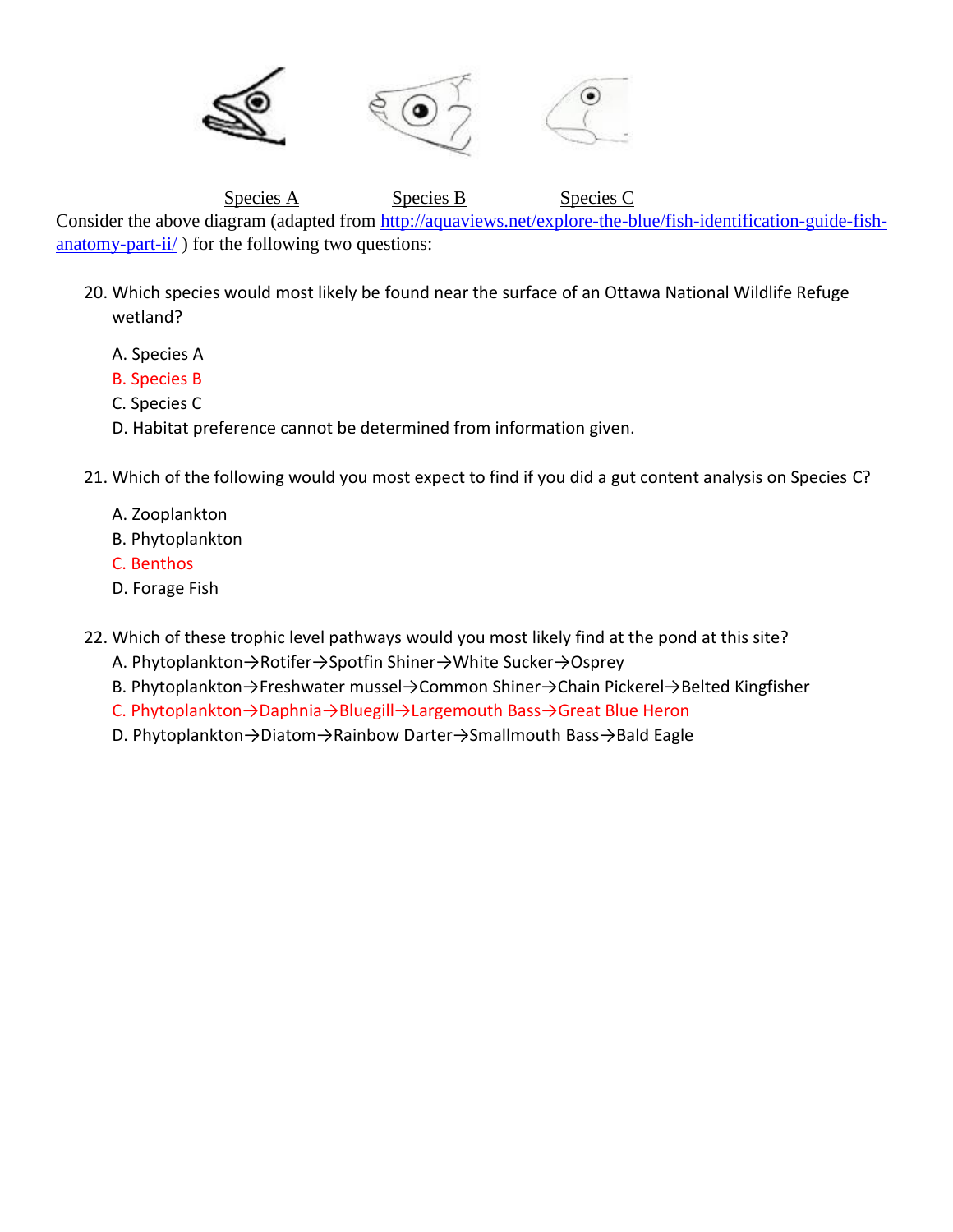

- 23. These structures can be seen throughout the refuge. What organism creates these structures?
	- A. Muskrat
	- B. Beaver
	- C. Red Swamp Crayfish
	- D. Mute swan
- 24. The "Great Black Swamp" was a vast complex of historic marshland extending from here at western Lake Erie, across northwest Ohio, and into northeast Indiana. Which of the following effects did the Great Black Swamp have on larval fish?
	- A. Poor nursery habitat because the shallow, warm water increases predator efficiency
	- B. Poor nursery habitat because there is too much competition for larval fish to grow adequately
	- C. Great nursery habitat because there are limited larval fish predators in shallow wetlands
	- D. Great nursery habitat because the shallow, warm water is more productive for larval fish food items
- 25. As you tour the Ottawa National Wildlife Refuge, you'll see some areas dominated by the invasive common reed (*Phragmites australis*). Which of the below is the correct Wetland Indicator Status Rating for Phragmites?

## A. Facultative Wetland

- B. Floating
- C. Submerged
- D. Upland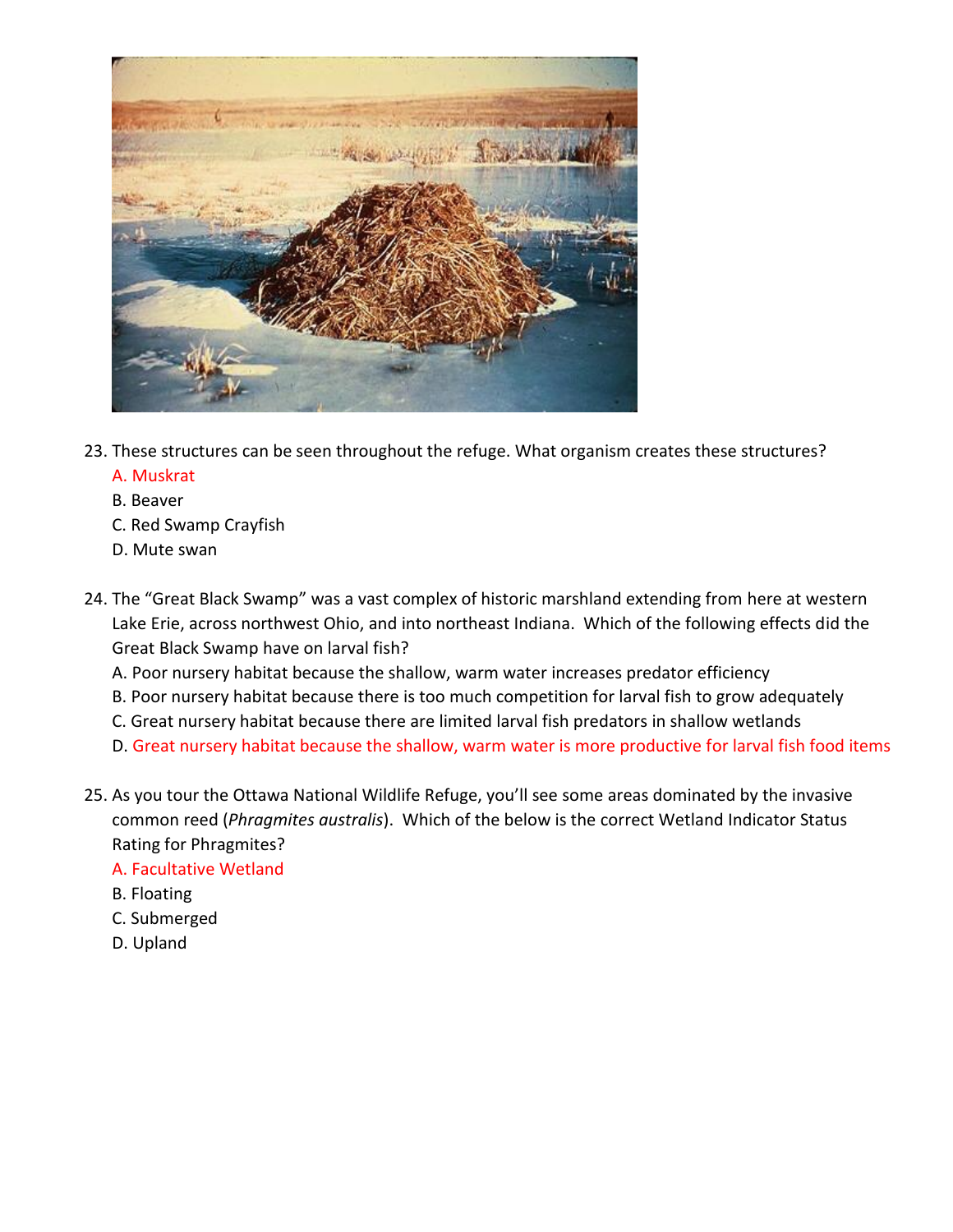

Photo from nps.gov

- 26. Using the provided guide, identify this macroinvertebrate and identify its status in Ottawa County, Ohio.
	- A. Invasive
	- B. Native
	- C. It is not present in Ottawa County, Ohio
	- D. Both invasive and native



Photo from David E. Reed, BugGuide.net

- 27. Using the provided guide, identify this macroinvertebrate and what it might tell you about water quality.
	- A. Blackfly larva, the water is polluted
	- B. Mayfly nymph, the water is likely not polluted
	- C. Damselfly nymph, the water is likely not polluted
	- D. Midge larva, the water may or may not be polluted
- 28. If you are using this sampling equipment, what are you trying to capture?
	- A. Amphibians
	- B. Dragonflies
	- C. Macroinvertebrates
	- D. Plankton
- 29. Using the dichotomous key provided, identify this fish specimen to the family level.
	- A. Catostomidae
	- B. Centrarchidae
	- C. Cyprinidae
	- D. Percidae